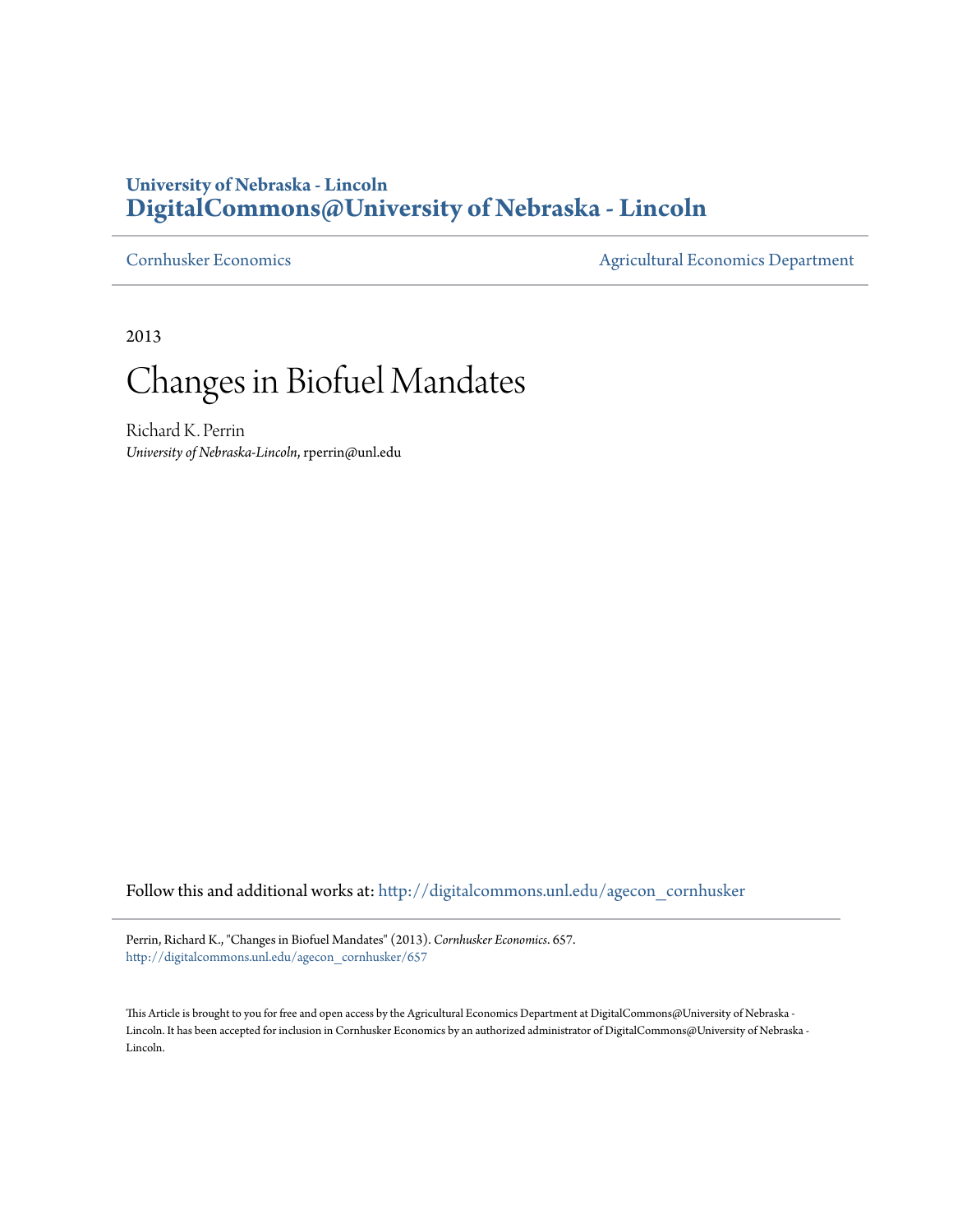## **CORNHUSKER ECONOMICS**



September 25, 2013

**University of Nebraska–Lincoln Extension**

Institute of Agriculture & Natural Resources Department of Agricultural Economics http://agecon.unl.edu/cornhuskereconomics

## **Changes in Biofuel Mandates**

| Market Report                                                                       | Yr<br>Ago | 4 Wks<br>Ago | 9/20/13  |
|-------------------------------------------------------------------------------------|-----------|--------------|----------|
| <b>Livestock and Products,</b>                                                      |           |              |          |
| <b>Weekly Average</b>                                                               |           |              |          |
| Nebraska Slaughter Steers,<br>35-65% Choice, Live Weight<br>Nebraska Feeder Steers, | \$125.85  | \$124.95     | \$125.23 |
| Med. & Large Frame, 550-600 lb<br>Nebraska Feeder Steers,                           | 165.15    | 186.31       | 183.84   |
| Med. & Large Frame 750-800 lb.<br>Choice Boxed Beef,                                | 148.25    | 158.53       | 161.01   |
| 600-750 lb. Carcass.                                                                | 194.11    | 195.66       | 192.94   |
| Western Corn Belt Base Hog Price<br>Carcass, Negotiated.                            | 70.01     | 89.49        | 94.94    |
| Pork Carcass Cutout, 185 lb. Carcass,<br>51-52% Lean                                | 77.00     | 99.99        | 97.80    |
| Slaughter Lambs, Ch. & Pr., Heavy,<br>Wooled, South Dakota, Direct                  | 86.75     | 119.13       | 125.18   |
| National Carcass Lamb Cutout,                                                       | 312.33    | 279.77       | 280.82   |
| Crops,<br><b>Daily Spot Prices</b>                                                  |           |              |          |
| Wheat, No. 1, H.W.                                                                  | 8.40      | 6.71         | 6.59     |
| Corn, No. 2, Yellow<br>Nebraska City, bu                                            | 7.36      | 6.21         | 4.86     |
| Soybeans, No. 1, Yellow<br>Nebraska City, bu                                        | 15.87     | 14.18        | 13.15    |
| Grain Sorghum, No. 2, Yellow<br>Dorchester, cwt                                     | 12.46     | 9.39         | 7.34     |
| Oats, No. 2, Heavy<br>Minneapolis, MN, bu.                                          | 3.84      | 3.63         | 3.34     |
| Feed                                                                                |           |              |          |
| Alfalfa, Large Square Bales,<br>Good to Premium, RFV 160-185                        |           |              |          |
| Northeast Nebraska, ton.<br>Alfalfa, Large Rounds, Good                             | 260.00    | 245.00       |          |
| Platte Valley, ton<br>Grass Hay, Large Rounds, Good                                 | 212.50    | 162.50       | 140.00   |
| Dried Distillers Grains, 10% Moisture,                                              | 185.00    | 160.00       | 132.50   |
| Nebraska Average.                                                                   | 281.00    | 225.00       | 215.75   |
| Wet Distillers Grains, 65-70% Moisture,<br>Nebraska Average.                        | 110.12    | 72.50        | 75.25    |
| *No Market                                                                          |           |              |          |

Last month the Environmental Protection Agency (EPA) said it will reduce total required biofuel volumes in its proposal for 2014. What does this mean? Specifically, it means that it will set the overall mandate for renewable fuels at somewhat below the 18.15 billion gallons specified by the 2007 Energy Independence and Security Act legislation (EISA) for the year 2014, commonly referred to as the Renewable Fuels Standard 2 (see Figure 1 on next page for these "RFS2" requirements).

The law, enacted well before cellulosic ethanol was commercially feasible, allowed the EPA to reduce the mandated volumes of cellulosic ethanol in response to delays in the commercial development of cellulosic ethanol refineries.

For 2013, in fact, the EPA had already reduced the mandate for cellulosic ethanol from the 1.0 billion gallons per year (bgy) mandated by the 2007 law, to a mere .006 bgy. However, it did not reduce the overall RFS requirement, nor did it reduce the requirement for "advanced biofuels," which includes cellulosic ethanol and biodiesel, as well as other fuels that have a 60 percent or smaller carbon footprint than gasoline (such as sugar cane ethanol from Brazil). The reduction in cellulosic ethanol requirements is to be replaced with an additional mandated 0.42 bgy of biodiesel, plus other advanced biofuels.

For 2014, however, the total RFS volume will be reduced, possibly by the amount of reduction in cellulosic ethanol requirements, which the legislation allows EPA to do. This will reduce pressure on other sources of advanced biofuels (biodiesel and sugar cane ethanol, primarily) to make up for the reduction in cellulosic ethanol.

In addition, it is possible that the EPA may make other adjustments in the RFS in light of the blend wall issue. In Figure 1, a line equal to ten percent of gasoline-equivalent used over the past five years, is shown. This is the



Extension is a Division of the Institute of Agriculture and Natural Resources at the University of Nebraska–Lincoln cooperating with the Counties and the U.S. Departm ent of Agriculture.

University of Nebraska Extension educational program s abide with the non-discrim ination policies

of the University of Nebraska–Lincoln and the United States Departm ent of Agriculture.